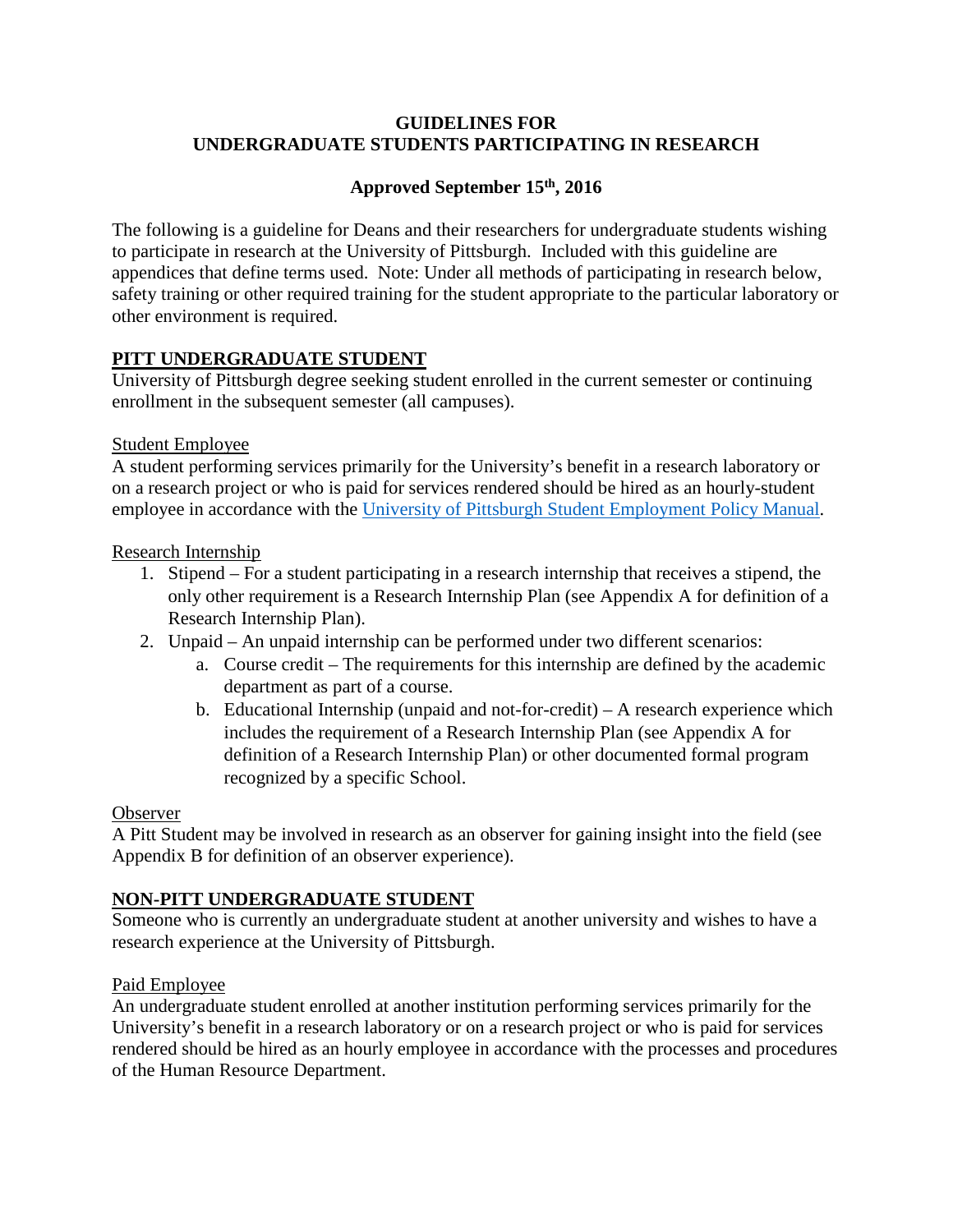### Research Internship

- 1. Stipend For a student participating in a research internship that receives a stipend, the only other requirement is a Research Internship Plan (see Appendix A for definition of a Research Internship Plan).
- 2. Unpaid
	- a. Course Credit If a non-Pitt student is taking credit for an internship, then that student is considered a Pitt student and falls under the guidelines above. The student would register for a course that provides at least one credit for successful completion.
	- b. Collaborative Internship An internship that comes from a collaborative agreement between the University of Pittsburgh and another academic institution with an agreed upon Instructional Exchange Agreement and documented Research Internship Plan for the student. The Instructional Exchange Agreement is signed by the Dean or Associate Dean of the school hosting the program and a copy is sent to the VP for Undergraduate Studies Office, who may recommend further review if necessary.
	- c. Educational Internship Formal Pitt program designed and recognized by the School under which the program is offered (e.g. REU) which includes a documented Research Internship Plan. (See Appendix C for guidelines in developing an Educational Research Experience Program and Appendix A for definition of a Research Internship Plan).

A non-Pitt student must follow one of the methods described above to participate in a research laboratory or in other academic environments at the university.

# **INTERNATIONAL STUDENTS**

An international student's eligibility to be a student employee is determined by their visa-status. Accordingly, in addition to complying with these guidelines please coordinate any international student employment with the Office of International Services.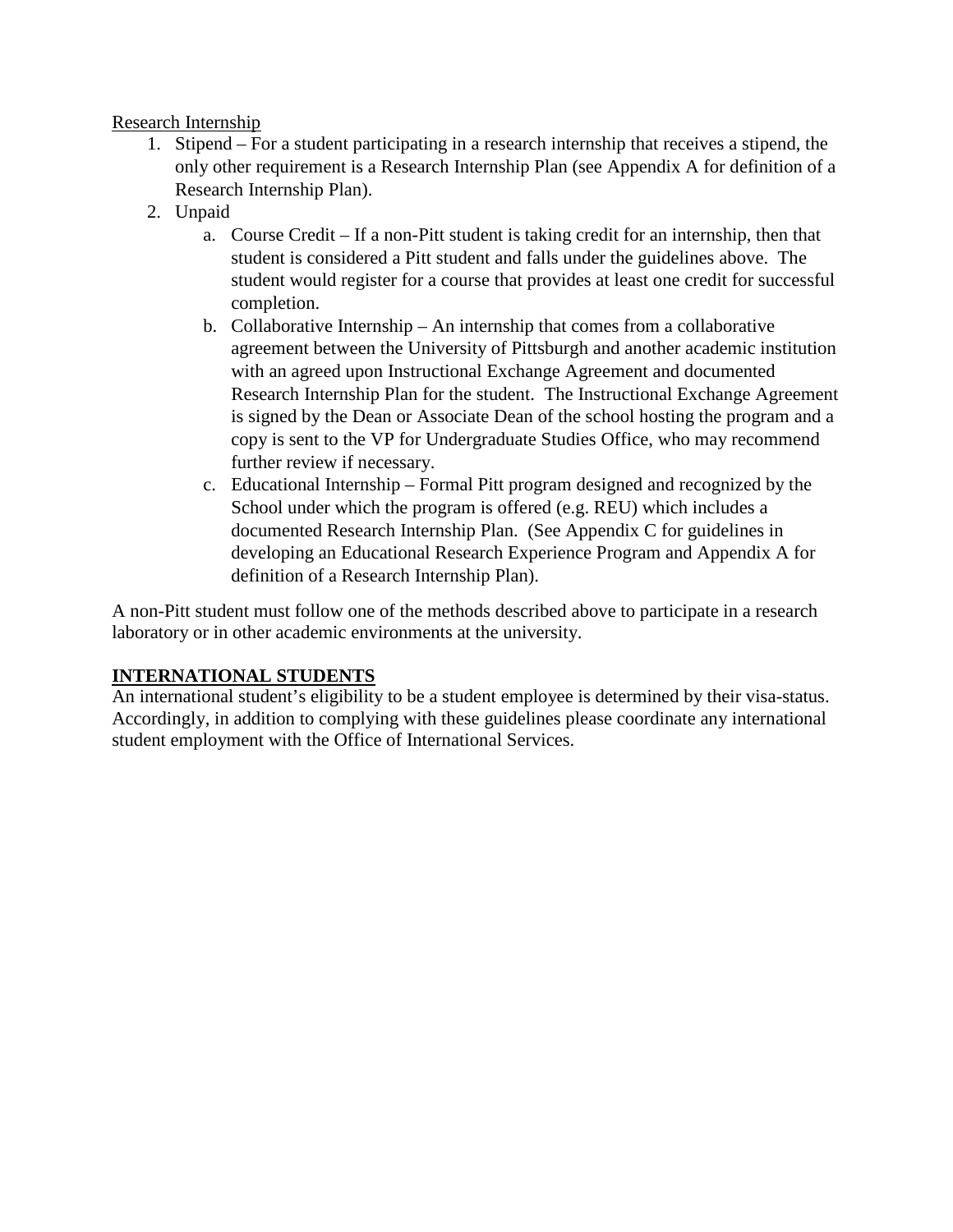# **Appendix A: Defining an Undergraduate Research Internship Plan**

STUDENT RESEARCH INTERNSHIP program is an approved and monitored educational experience to gain knowledge and skills related to an academic field of study. Each internship program should define the educational benefits to the student and the responsibilities/expectations of the student. In developing an internship program the School

should consider the following guidelines. The program:

- benefits the students,
- does not displace regular employees,
- consists of supervision by a faculty member or designate,
- meets specific learning goals,
- provides no entitlement of a job after the experience has been completed, and
- provides no entitlement or expectation of wages<sup>[1](#page-2-0)</sup>.

# **Definition of Undergraduate Research Internship Plan**

A Research Internship Plan for undergraduates is a written agreement between the student and the faculty supervisor to define expectations for the research experience. The agreement should include the following:

- 1. Defined knowledge and/or skills to be developed by the student during the internship.
- 2. Defined educational goals and deliverables to be achieved by the student during the internship.
- 3. Supervisory structure for student (e.g. supervised by a graduate student or post-doc).
- 4. Progress monitoring and feedback process to ensure the internship is proceeding as planned.
- 5. Defined time frame for the experience.
- 6. Expected hours/week the internship will accommodate the academic commitments and schedule of the student.

Note: No formal format of the Research Internship Plan exists so that it can be adapted to the wide variety of research experiences that occur at the University.

<span id="page-2-0"></span> $\frac{1}{1}$ <sup>1</sup>Students participating in a research internship may receive a stipend. A proper stipend can include the reimbursement of expenses, reasonable benefits or a nominal fee.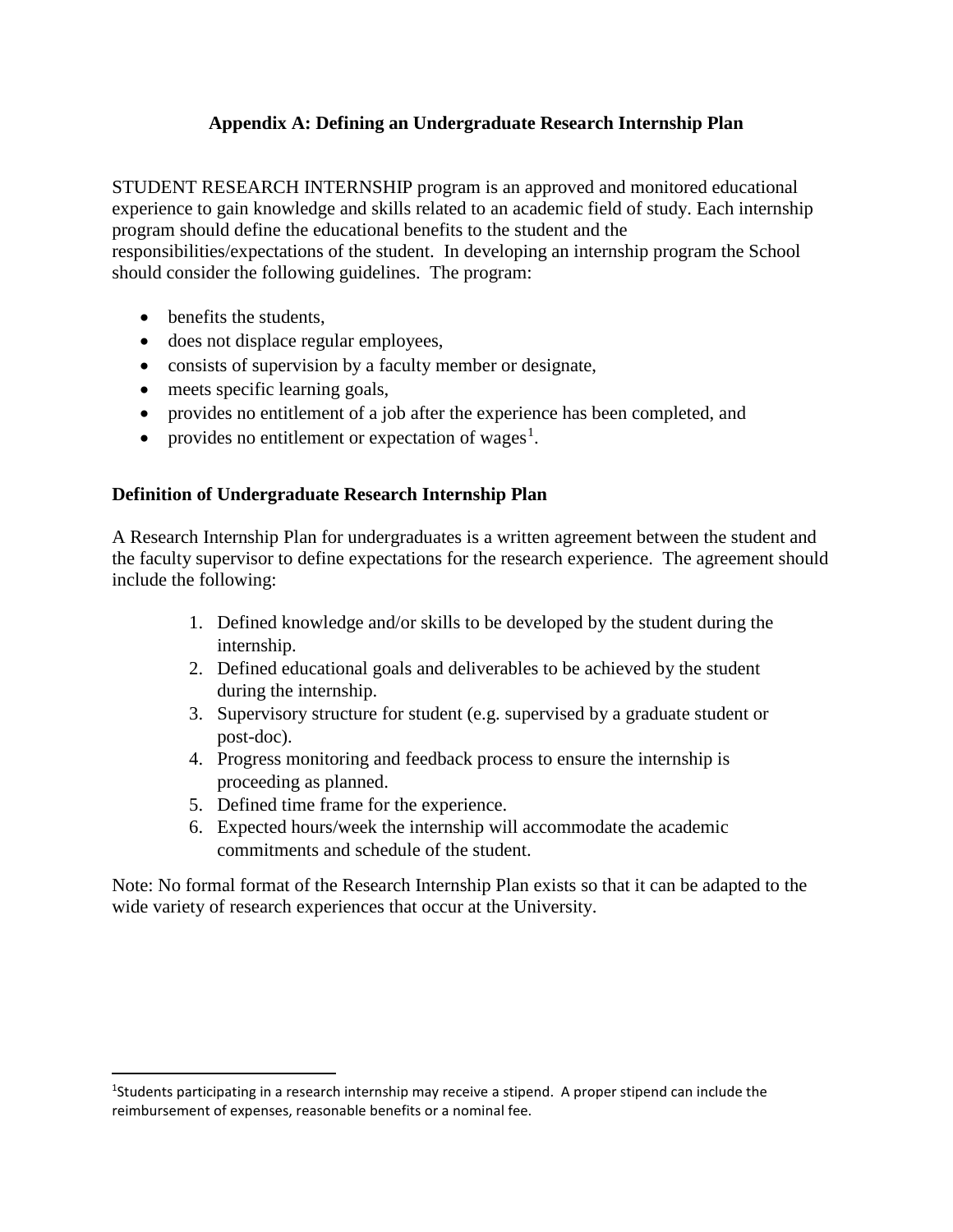# **Appendix B: Definitions of Observing in Research at the University for Pitt Students**

STUDENT OBSERVING IN UNIVERSITY RESEARCH is the act of freely observing/shadowing ongoing research by others in the laboratory to gain insight into the field. Observing ongoing research or staff within a laboratory has no defined obligation by either the student or the supervisor. Thus, an observing experience includes:

- no expectation of compensation,
- no structured plan or educational outcomes,
- no tasks to be performed that are typically performed by paid employees, and
- no expectation of contact time with supervision by the faculty supervisor.